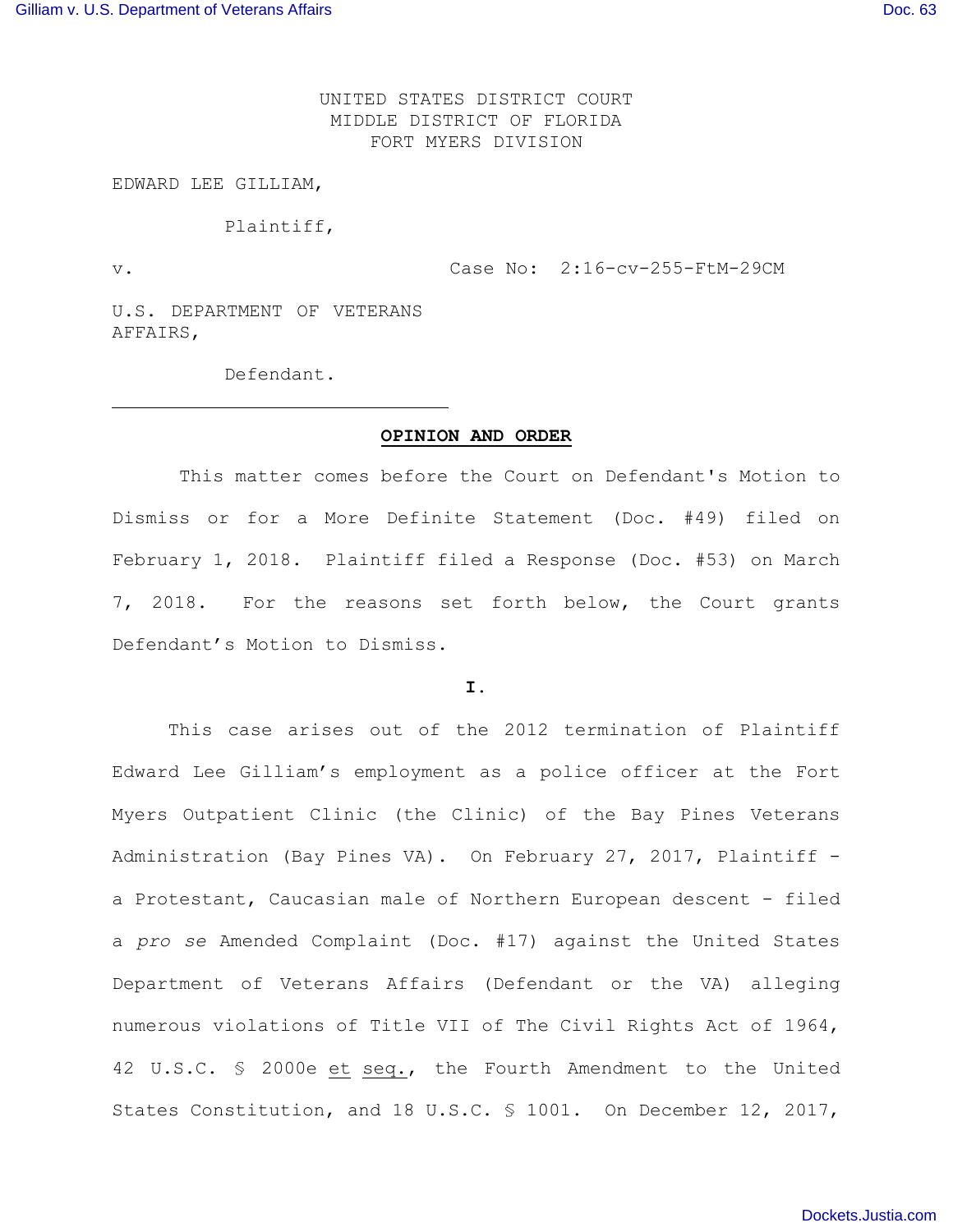the Court dismissed Plaintiff's Amended Complaint and granted Plaintiff leave to file a Second Amended Complaint, limited only to his Title VII claims. (Doc. #38.) Plaintiff filed a Second Amended Complaint on January 10, 2018. (Doc. #41.)

As best the Court can gather,<sup>1</sup> Plaintiff believes that Bay Pines VA Police Chief Robert Shogren (Chief Shogren) and Lieutenant Pete Quimby (Lieutenant Quimby) orchestrated a scheme to sabotage Plaintiff's career at the VA by creating "a disciplinary paper trail against [him]," (Doc. #17, p. 41), which ultimately resulted in the termination of Plaintiff's employment. The alleged motive or motives for this scheme are not entirely clear to the Court, but Plaintiff's "prior turbulent relationship" with Lieutenant Quimby" (id. p. 41), Chief Shogren's "corrupt" nature (id. p. 6), and Plaintiff's extra-marital affair with another Clinic employee, Lizabeth Marsh (Ms. Marsh) (id. pp. 8, 12) seemingly all played a part.<sup>2</sup> According to Plaintiff, other individuals were involved in

÷,

<sup>&</sup>lt;sup>1</sup> The Court cites to both the Amended Complaint (Doc.  $#17$ ) and the Second Amended Complaint (Doc. #41) for the allegations of fact relevant to the instant Motion to Dismiss. While ordinarily an amended complaint supersedes an original complaint, the Eleventh Circuit has recognized an exception for when the amended complaint references the original complaint. Varnes v. Local 91, Glass Bottle Blowers Ass'n of U.S. & Canada, 674 F.2d 1365, 1370 n.6 (11th Cir. 1982). Because the Second Amended Complaint references the allegations of fact stated in the Amended Complaint, the Court treats the Amended Complaint as being incorporated into the Second Amended Complaint.

 $2$  Ms. Marsh worked as a medical support assistant at the Clinic. (Doc. #17, p. 9.)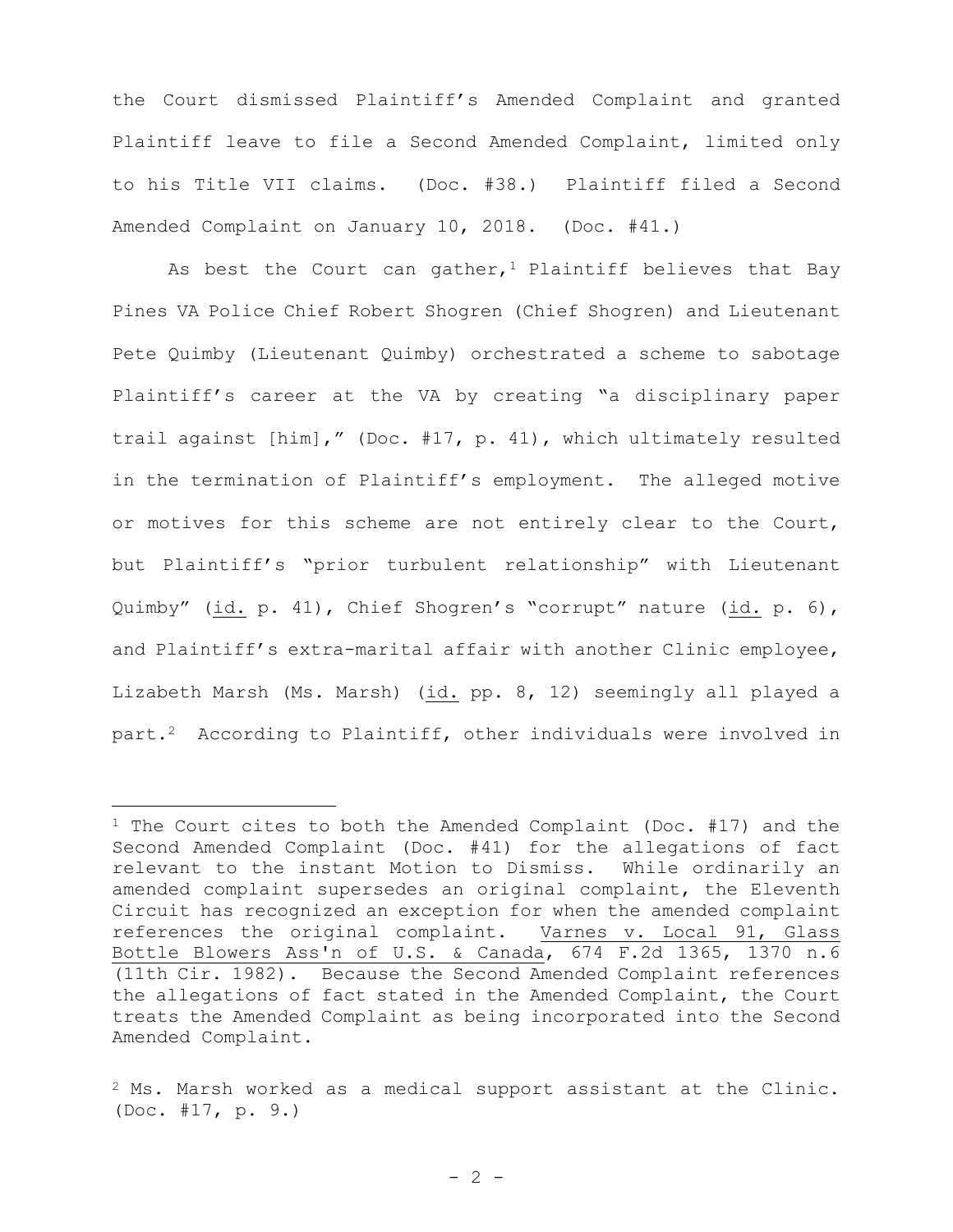the scheme, including Jeff Marsh (Mr. Marsh) - Ms. Marsh's thenhusband,<sup>3</sup> Sergeant Walter Slam (Sergeant Slam), and Officer Ron Testa (Officer Testa).

Plaintiff claims he made several requests to meet with Chief Shogren to discuss his concerns regarding his treatment at the Clinic – particularly related to his relationship with Ms. Marsh - but was continually rebuked. (Id. pp. 16, 18.) On June 15, 2012, Plaintiff filed a request for "informal counseling" with an EEOC Counselor (id. p. 18), and he met with an EEOC representative on July 24, 2012. (Doc. #17-2, p. 18.) On September 13, 2012, EEOC Counselor Kelley Schafer sent Plaintiff a letter informing him that his file was being closed and that he had fifteen (15) days to file a formal complaint. (Doc. #17, p. 18.) Plaintiff did not do so at that time, but he did attend a mediation session with Chief Shogren on September 14, 2012. (Id. p. 16.)

Mediation was unsuccessful and, on September 19, 2012, Chief Shogren issued Plaintiff a Proposed Removal of Employment letter (the Proposed Removal Letter), which charged the following misconduct: (1) endangering the safety of a supervisor; (2) conduct unbecoming of a police officer; (3) failure to follow supervisory instructions; and (4) inappropriate conduct in the workplace. The

<sup>3</sup> Plaintiff claims that Mr. Marsh searched his then-wife's cell phone and photographed explicit text messages she had exchanged with Plaintiff, which Mr. Marsh then provided to Clinic personnel. (Id. p. 16.)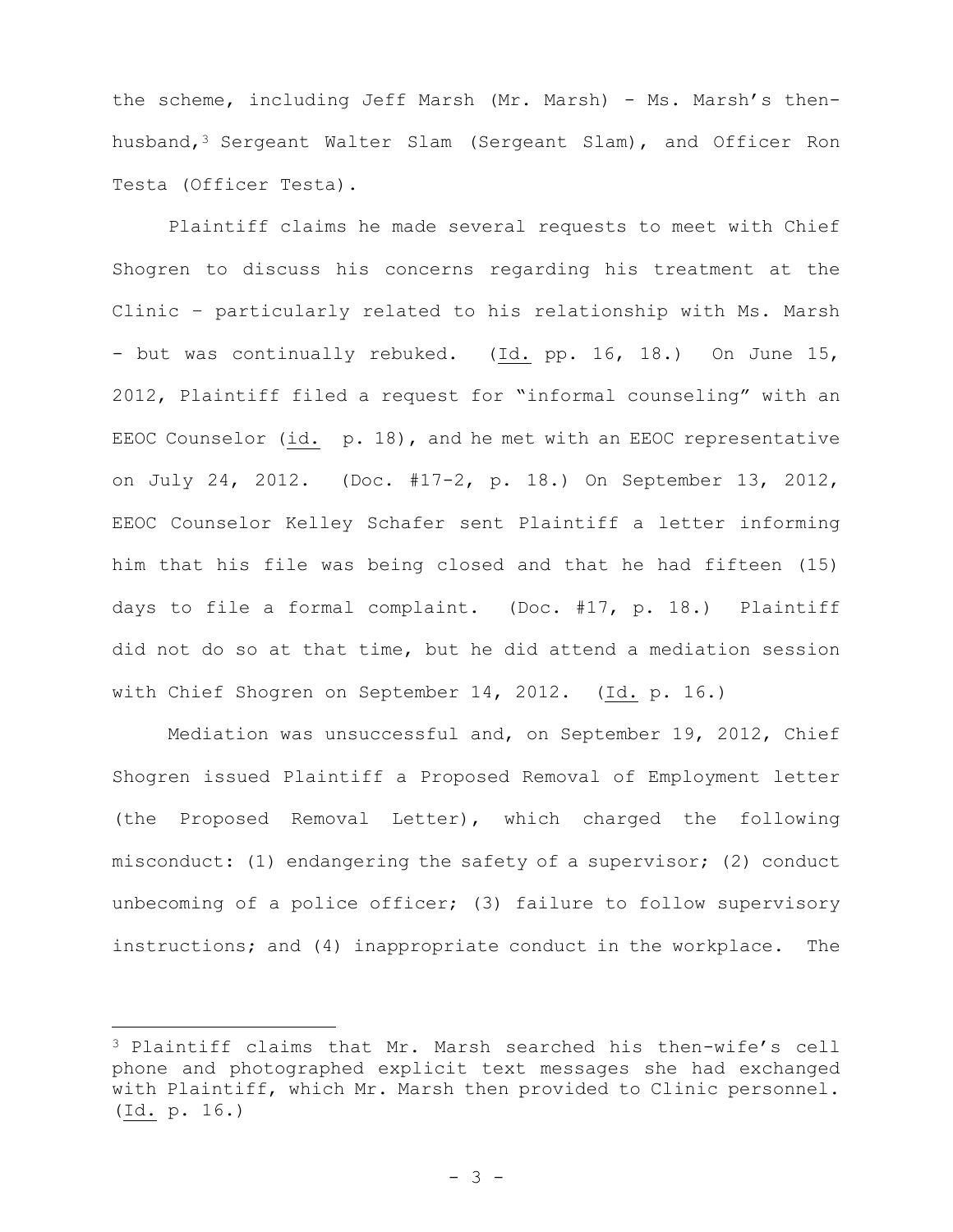first charge relates to an incident in June or July 2012 in which Plaintiff allegedly placed Sergeant Slam in a chokehold. (Doc. #17, p. 22.) The second charge deals with a heated argument (a "lover's quarrel") between Plaintiff and Ms. Marsh at the Clinic on April 26, 2012, which was overheard by Officer Testa.<sup>4</sup> (Id. p. 14.) The third charge arises out of Plaintiff's disobeying Lieutenant Quimby's order that Plaintiff have no contact with Ms. Marsh during work hours. (Id.) The fourth charge is based on the allegation that Plaintiff and Ms. Marsh engaged in sexual relations on VA property on or around November 5, 2011.<sup>5</sup> (Id. p. 16.)

Plaintiff submitted a written response to the Proposed Removal Letter and met with Bay Pines VA Director Susanne Klinker (Director Klinker) on October 12, 2012 to discuss the charges. (Doc. #17-4, p. 12.) In a letter dated October 19, 2012, Director Klinker sustained the four charges and terminated Plaintiff's employment, effective October 27, 2012. (Id. pp. 9-10.)

Plaintiff then filed a "mixed case complaint" with the Merit Systems Protection Board (MSPB) pursuant to 29 C.F.R. §

<sup>&</sup>lt;sup>4</sup> Officer Testa reported the incident one week later, after which Plaintiff's "VA law enforcement authority" was suspended. (Doc. #17, p. 15.)

<sup>5</sup> The evidentiary basis for this charge was, in large part, the text messages provided by Mr. Marsh.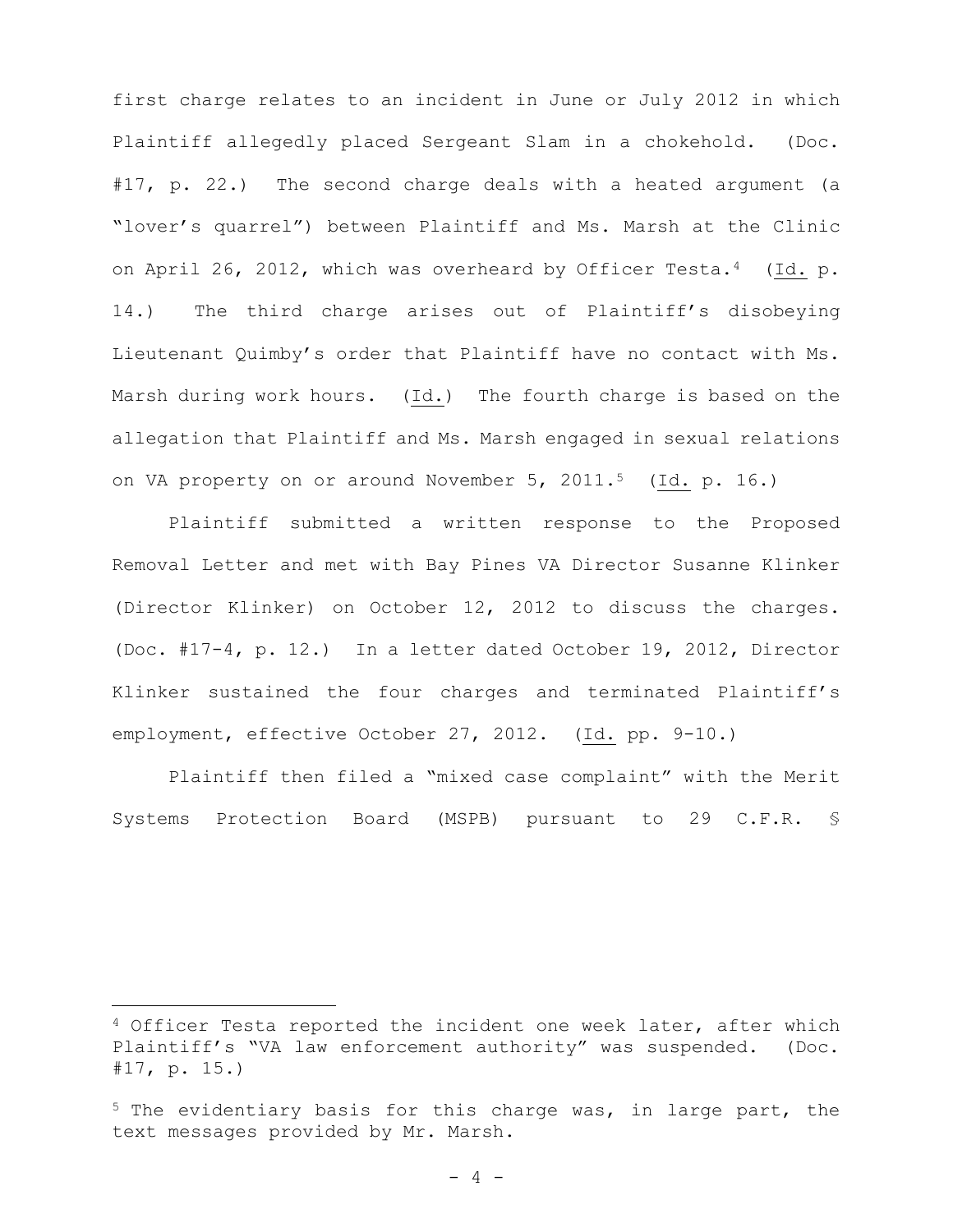1614.302(b), alleging discrimination claims under Title VII. <sup>6</sup> (Id. pp. 20, 38.) The MSPB held a hearing on April 9, 2014 and sustained Plaintiff's termination, finding good cause for the removal and concluding Plaintiff had failed to show discriminatory motives underlying the termination. (Id. pp. 38-39.) Plaintiff appealed that decision to the EEOC, which affirmed the MSPB's findings on March 2, 2016. (Id. p. 39.) This lawsuit followed. The Court has jurisdiction over Plaintiff's "mixed" case pursuant to 5 U.S.C. § 7703(b)(2). Perry v. Merit Sys. Prot. Bd., 137 S. Ct. 1975, 1981 (2017); Kloeckner v. Solis, 568 U.S. 41, 50 (2012).

#### **II.**

According to Plaintiff, the events underlying these charges either never occurred (sex on VA property; the no-contact order) or were overblown (the private "lover's quarrel" with Ms. Marsh; the "playful" chokehold). He contends that the fact that he was fired and Ms. Marsh – a Hispanic female – was only suspended for three days proves that the VA discriminated against him based on his race, national origin, and gender.

Defendant now moves to dismiss Plaintiff's Second Amended Complaint. Defendant contends that Plaintiff has not alleged the facts necessary to state actionable claims under Title VII.

<sup>6</sup> A "mixed case" is one in which a federal employee alleges that he was subjected to an adverse "personnel action" that was<br>motivated, at least in part, by discrimination. Kloeckner v. motivated, at least in part, by discrimination. Solis, 568 U.S. 41, 44 (2012); Sarhan v. Dep't of Justice Fed. Bureau of Prisons, 716 F. App'x 871, 874-75 (11th Cir. 2017); 29 C.F.R. § 1614.302.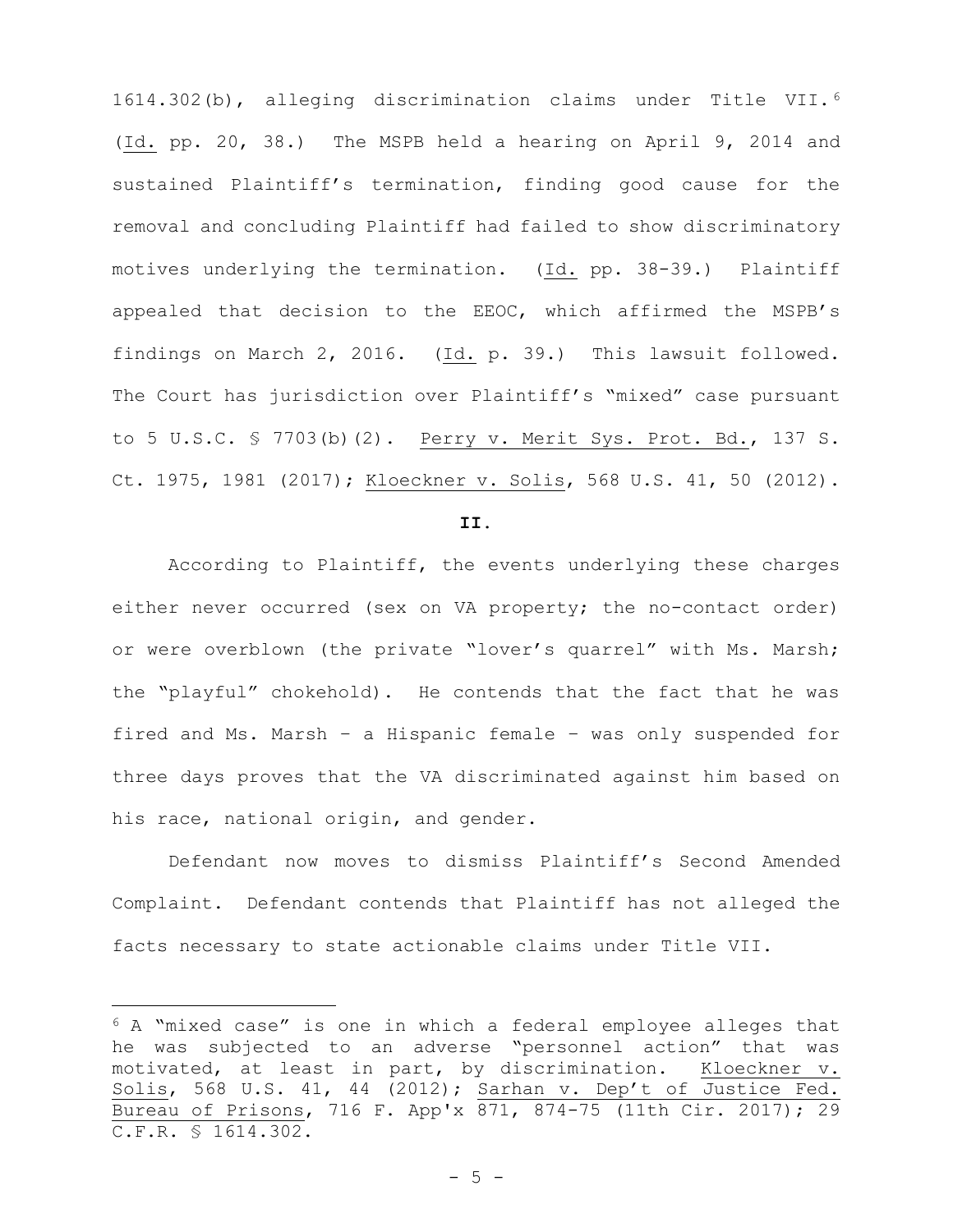Federal Rule of Civil Procedure 8(a) governs pleading requirements for complaints and demands a "short and plain statement of the claim showing that the pleader is entitled to relief." Fed. R. Civ. P. 8(a)(2). The United States Supreme Court has interpreted this language as requiring the complaint to "raise a right to relief above the speculative level." Bell Atl. Corp. v. Twombly, 550 U.S. 544, 555 (2007). To do so requires "enough facts to state a claim to relief that is plausible on its face." Id. at 570. This plausibility pleading obligation demands "more than labels and conclusions, and a formulaic recitation of the elements of a cause of action will not do." Id. at 555 (citation omitted); see also Ashcroft v. Iqbal, 556 U.S. 662, 678 (2009) ("Threadbare recitals of the elements of a cause of action, supported by mere conclusory statements, do not suffice."); Chaparro v. Carnival Corp., 693 F.3d 1333, 1337 (11th Cir. 2012) ("Factual allegations that are merely consistent with a defendant's liability fall short of being facially plausible." (citation omitted)). Instead, the complaint must contain enough factual allegations as to the material elements of each claim to raise the plausible inference that those elements are satisfied, or, in layman's terms, that the plaintiff has suffered a redressable harm for which the defendant may be liable.

If the defendant does not believe the allegations show the plaintiff is legally "entitled to relief," it may move to dismiss

**III.**

- 6 -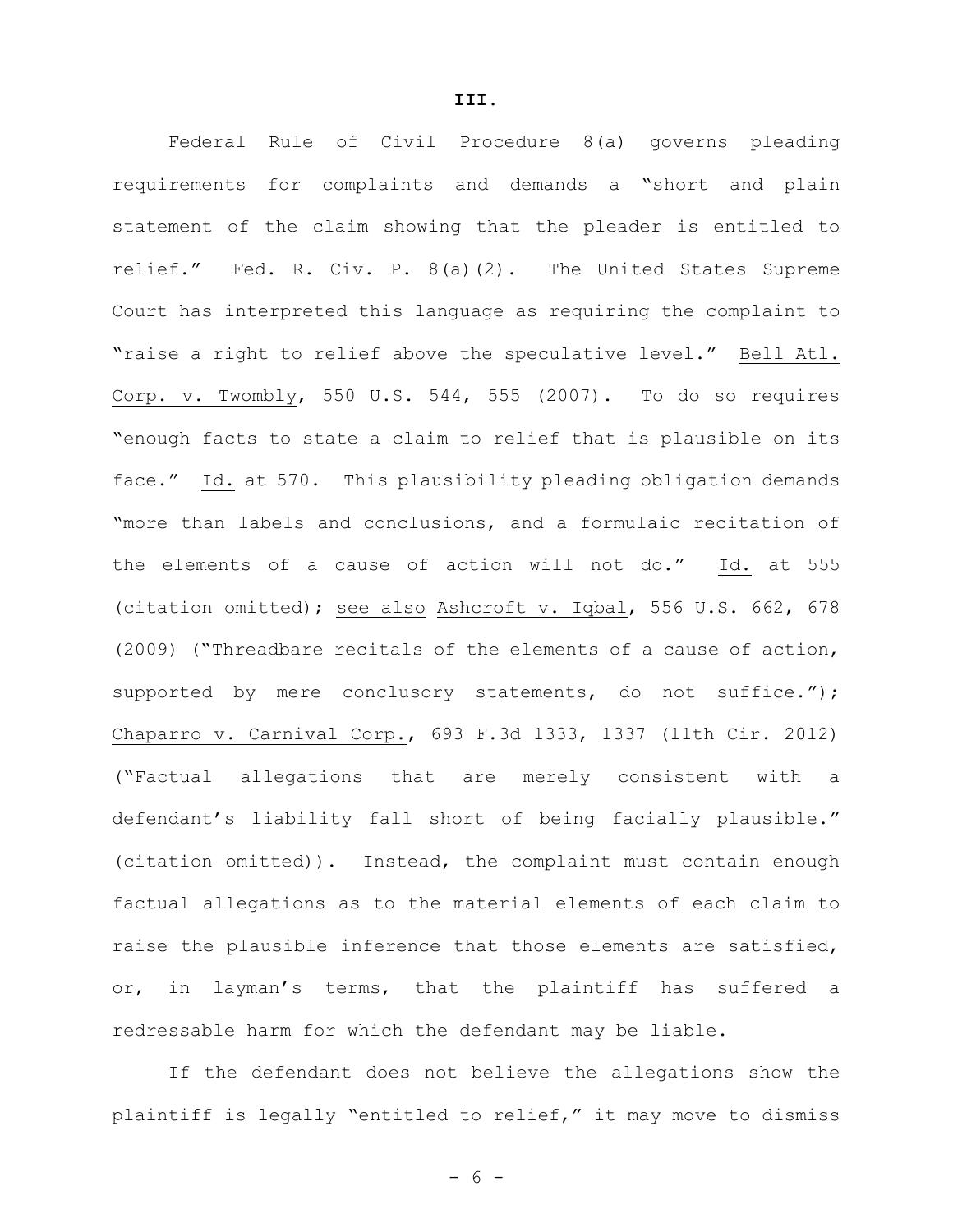the case under Federal Rule of Civil Procedure 12. In evaluating a Rule 12 motion to dismiss, the Court must accept as true all factual allegations in the complaint and "construe them in the light most favorable to the plaintiff." Baloco ex rel. Tapia v. Drummond Co., 640 F.3d 1338, 1345 (11th Cir. 2011). However, mere "[l]egal conclusions without adequate factual support are entitled to no assumption of truth." Mamani v. Berzain, 654 F.3d 1148, 1153 (11th Cir. 2011) (citations omitted).

A pleading drafted by a party proceeding *pro se*, like the Second Amended Complaint at issue here, is held to a less stringent standard than one drafted by an attorney, and the Court will construe the allegations contained therein liberally. Jones v. Fla. Parole Comm'n, 787 F.3d 1105, 1107 (11th Cir. 2015). Nevertheless, "a pro se pleading must suggest (even if inartfully) that there is at least some factual support for a claim; it is not enough just to invoke a legal theory devoid of any factual basis." Id. Put simply, even a *pro se* complaint must set forth claims the court has the power to resolve and allege facts showing that each cause of action is facially plausible.

#### **IV.**

#### **A. Title VII - Discrimination, Harassment, Retaliation**

Although the Second Amended Complaint cites only Title VII generally, the Court will proceed under Section 2000e-16, which applies to federal employers. See Canino v. U.S. E.E.O.C., 707 F.2d 468, 472 (11th Cir. 1983) (observing that Section 2000e-16

- 7 -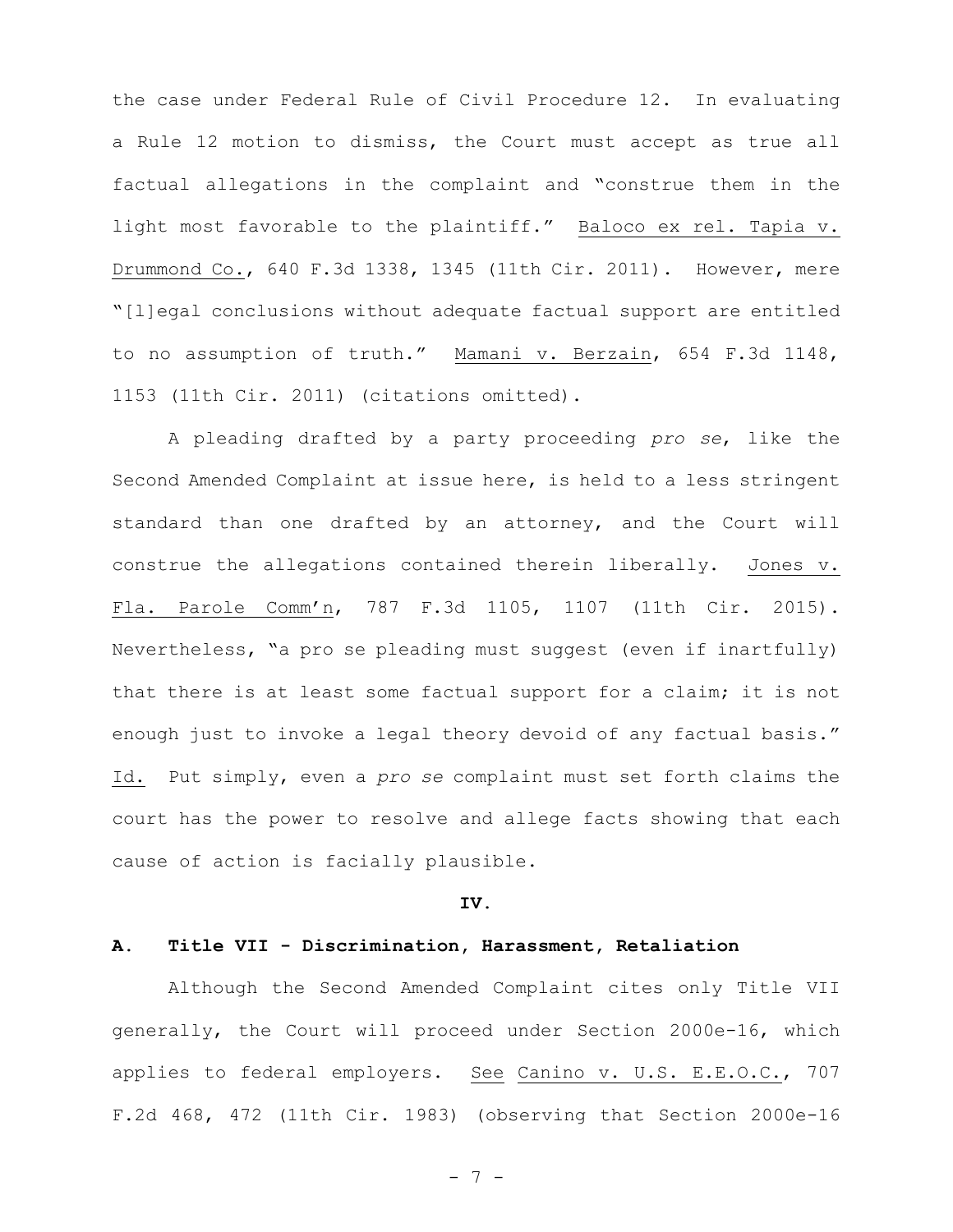"is the exclusive remedy for charges brought against federal employers including reprisals"); see also 5 U.S.C. § 7703(a)(2). As relevant here, that section mandates that "[a]ll personnel actions affecting employees . . . in executive agencies . . . be made free from any discrimination based on race, color, religion, sex, or national origin." 42 U.S.C. § 2000e-16(a).

Before continuing, the Court notes that the language in Section 2000e-16(a) is a bit different from that contained in the anti-discrimination provision pertaining to private employers.<sup>7</sup> The Eleventh Circuit "ha[s] not addressed, in a published opinion, whether  $\frac{1}{2}$  2000e-2(a) . . . and  $\frac{1}{2}$  2000e-16(a) are legally equivalent." Putman v. Sec'y, Dep't of Veterans Affairs, 510 F. App'x 827, 829 (11th Cir. 2013) (per curiam). It has, however, noted that "other Circuits have so held" and more than once

÷,

<sup>7</sup> 42 U.S.C. § 2000e-2(a)(1) makes it an "unlawful employment practice . . . to fail or refuse to hire or to discharge any individual, or otherwise to discriminate against any individual with respect to his compensation, terms, conditions, or privileges of employment, because of such individual's race, color, religion, sex, or national origin." This provision has been interpreted as<br>protecting against "the creation or perpetuation of a against "the creation or perpetuation of a discriminatory work environment," also known as a "hostile work environment." Vance v. Ball State Univ., 133 S. Ct. 2434, 2440 (2013); see also Meritor Sav. Bank, FSB v. Vinson, 477 U.S. 57, 64-67 (1986). Title VII also expressly prohibits private employers from retaliating against an employee "on account of [that] employee's having opposed, complained of, or sought remedies for, unlawful workplace discrimination." Univ. of Tex. Sw. Med. Ctr. v. Nassar, 133 S. Ct. 2517, 2522 (2013) (citing 42 U.S.C. § 2000e-3(a)).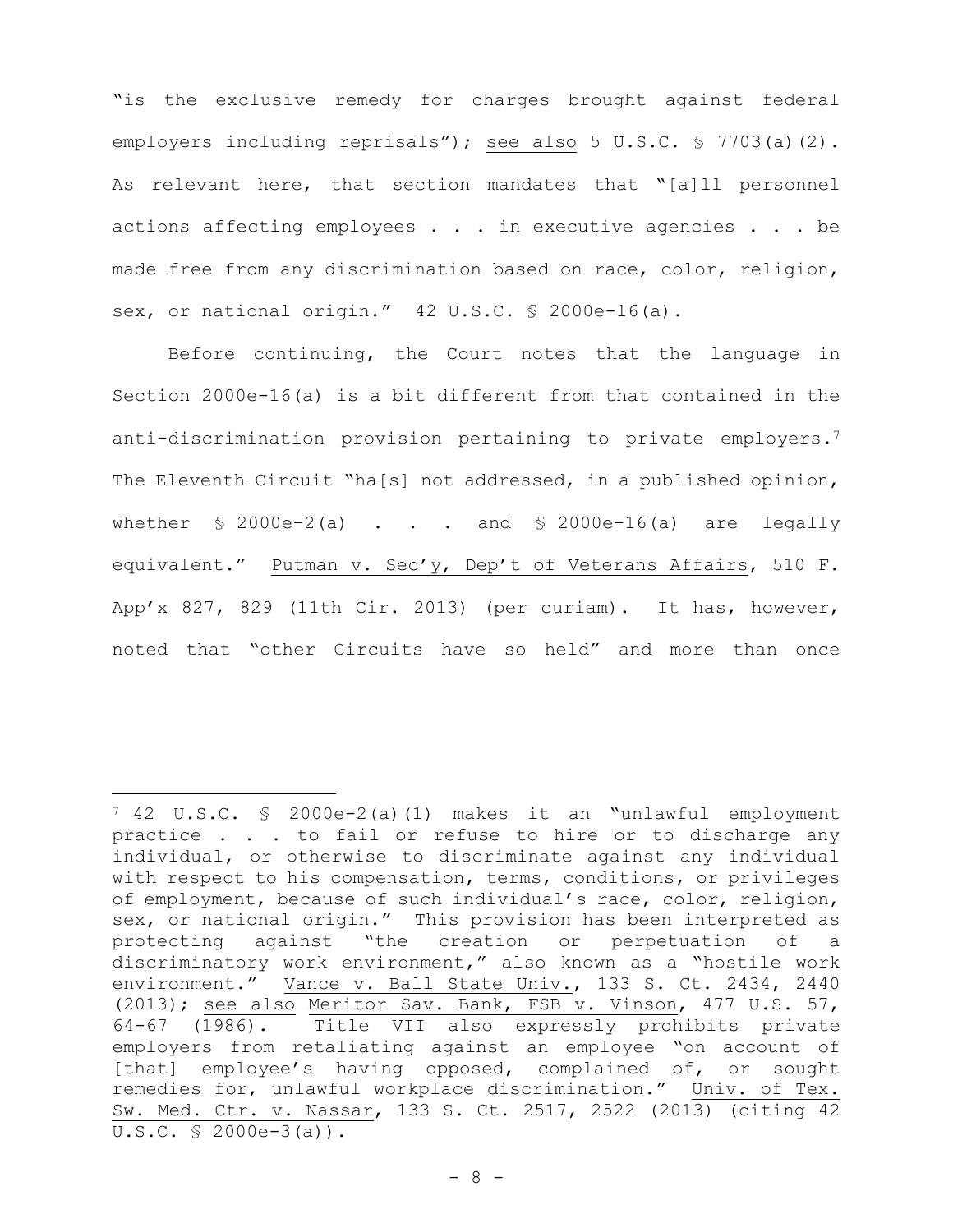"assume[d]  $\ldots$  that the coverage is the same." Id.; Thomas v. Miami Veterans Med. Ctr., 290 F. App'x 317, 319 (11th Cir. 2008) (per curiam) ("[D]espite the differences in language, Title VII places the same restrictions on federal agencies as it does on private employers." (citing Czekalski v. Peters, 475 F.3d 360, 363 (D.C. Cir. 2007))). Accordingly, in addressing the viability of Plaintiff's Title VII claims, the Court proceeds on the presumption that those claims are actionable under Section 2000e-16, as they would be against a private employer under 42 U.S.C. § 2000e-2(a).

### **1. Discrimination - Disparate Treatment**

i<br>Li

# **a) Race, National Origin, and Gender**

The Court begins by considering Plaintiff's claim that the VA discriminated against him because of his gender (male), race (Caucasian), and national origin (northern European).

"Employment discrimination claims all require proof of discriminatory intent." Trask v. Sec'y, Dep't of Veterans Affairs, 822 F.3d 1179, 1192 (11th Cir. 2016) (citation omitted).

<sup>8</sup> Moreover, the pre-split Fifth Circuit held that "the 1972 amendments extending the protections of Title VII to federal employees . . . were intended to give federal employees the same rights as private employees," including "bar[ing] reprisals against federal employees who file charges of discrimination." Porter v. Adams, 639 F.2d 273, 278 (5th Cir. 1981). That holding is binding precedent on this Court. Bonner v. City of Prichard, 661 F.2d 1206, 1207 (11th Cir. 1981).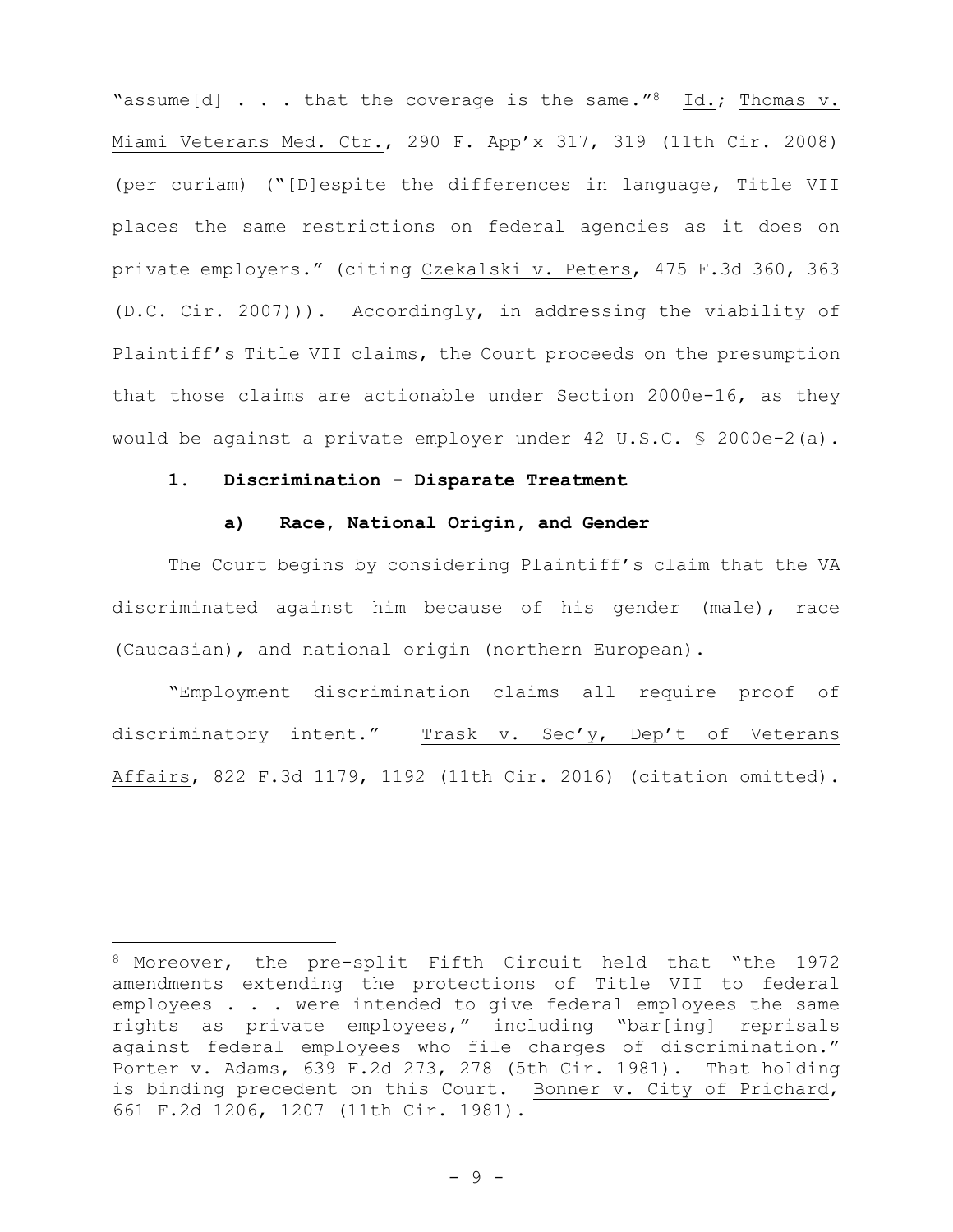Where no direct evidence of discriminatory intent exists, 9 establishing "a prima facie case for disparate treatment in an employment discrimination case" requires the plaintiff to show that: "(1) []he is a member of a protected class; (2) []he was subjected to an adverse employment action; (3) h[is] employer treated similarly situated employees outside of h[is] protected class more favorably than []he was treated; and (4) []he was qualified to do the job." Id. (citation omitted); see also McDonnell Douglas Corp. v. Green, 411 U.S. 792 (1973).

Establishing the third factor typically requires the plaintiff to identify a proper "comparator" – that is, someone who - protected characteristic aside - is "nearly identical" to the plaintiff. Id.; see also Silvera v. Orange Cty. Sch. Bd., 244 F.3d 1253, 1259 (11th Cir. 2001) ("In order to meet the comparability requirement a plaintiff is required to show that he is similarly situated in all relevant aspects to the [proposed comparator]."); Jones v. Bessemer Carraway Med. Ctr., 137 F.3d 1306, 1311 n.6 (11th Cir.) ("[N]o plaintiff can make out a prima facie case by showing just that she belongs to a protected class and that she did not violate her employer's work rule. The plaintiff must also point to someone similarly situated (but outside the protected class) who disputed a violation of the rule

<sup>&</sup>lt;sup>9</sup> Direct evidence "refers to a type of evidence which, if true, would require no inferential leap in order for a court to find discrimination." Bass v. Bd. of Cty. Comm'rs, Orange Cty., Fla., 256 F.3d 1095, 1111 (11th Cir. 2001).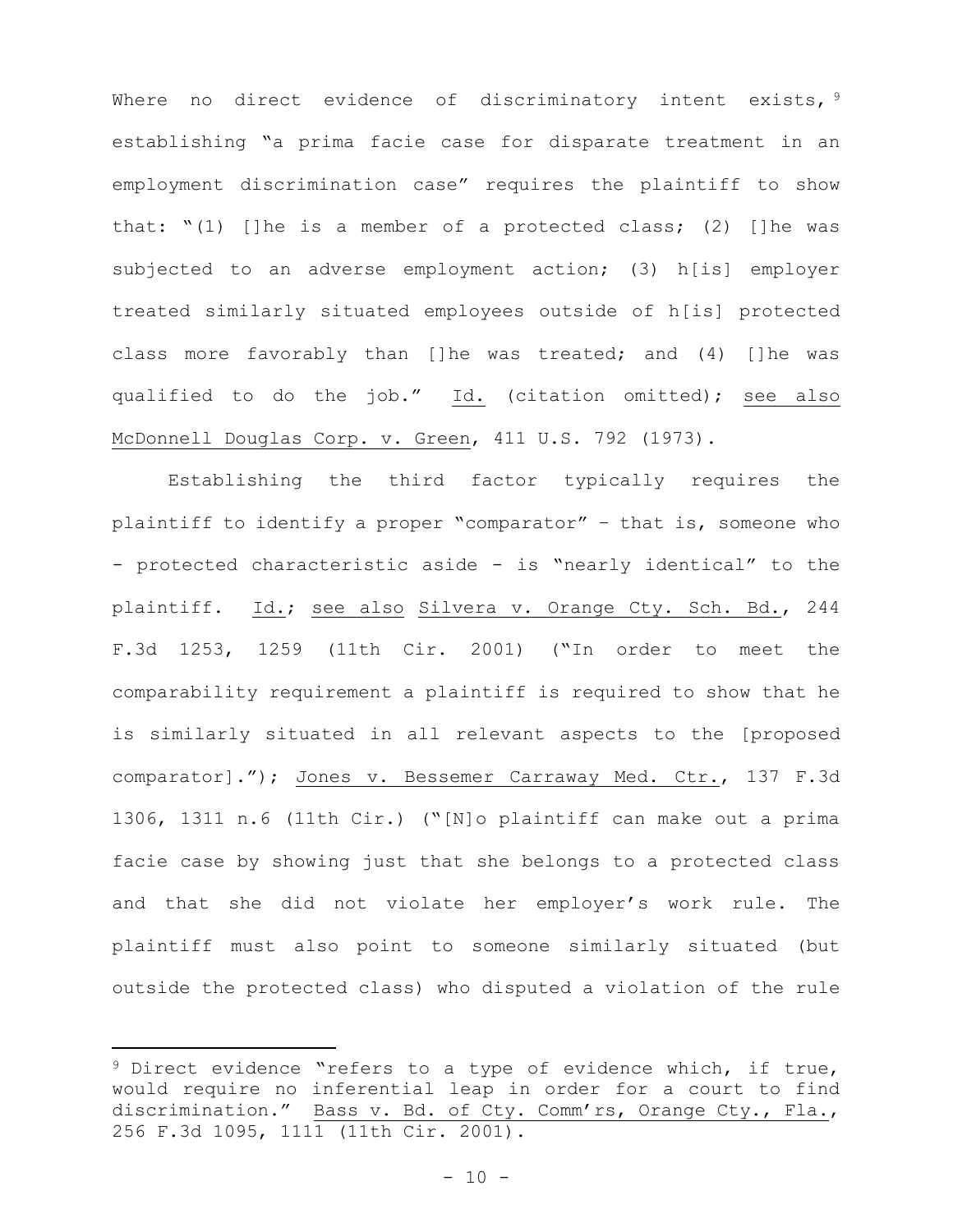and who was, in fact, treated better."), opinion modified by, 151 F.3d 1321 (11th Cir. 1998). "If two employees are not 'similarly situated,' the different application of workplace rules does not constitute illegal discrimination." Lathem v. Dep't of Children & Youth Servs., 172 F.3d 786, 793 (11th Cir. 1999).

Plaintiff alleges that "proof" of discriminatory intent for Plaintiff's race, national origin, and gender discrimination claims lies in the fact that, whereas he was fired for the affair, Ms. Marsh – a Hispanic woman – was only suspended for three days. Plaintiff asserts that Ms. Marsh is an adequate comparator because (1) although they shared different immediate supervisors, they both had "the same ultimate supervisor"; and (2) Plaintiff and Ms. Marsh both engaged in the same "initial and primary violation." (Doc. #41, p. 7.) Defendant argues that these claims must be dismissed because it is clear that Ms. Marsh was not "similarly situated" to Plaintiff. Without an adequate comparator, Defendant continues, it will be impossible for Plaintiff to establish the third element of his prima facie case.

"[A] plaintiff is not required to plead a prima facie case of discrimination in order to survive dismissal." McCone v. Pitney Bowes, Inc., 582 F. App'x 798, 801 n.4 (11th Cir. 2014) (per curiam). Nonetheless, the claim as pled must still be "facially plausible," that is, it must "allow the court to draw the reasonable inference that [the defendant] [i]s liable for . . . [the] discrimination [charged]." Id. at 801. In other words,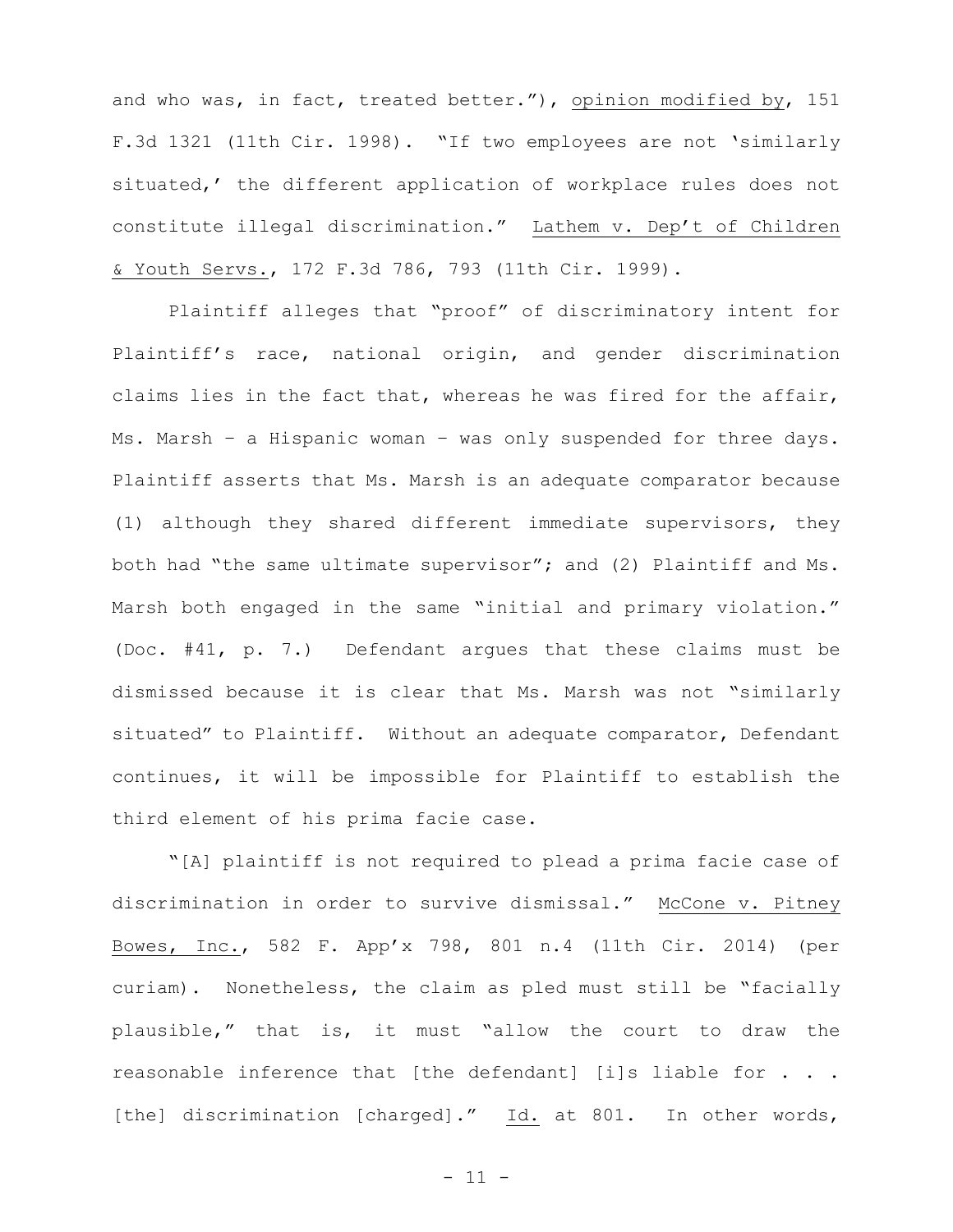while the failure to plead a particular discrimination element does not mandate dismissal, it can constitute grounds for dismissal where it is apparent that the plaintiff will never be able to carry his burden of proof on that element. See Evans v. Ga. Reg'l Hosp., 850 F.3d 1248, 1254 (11th Cir. 2017).

The Court agrees that Plaintiff's race, national origin, and gender discrimination claims are facially implausible because there is no viable comparator. Although Plaintiff and Ms. Marsh shared the same ultimate supervisor, Plaintiff and Ms. Marsh worked under different immediate supervision and had entirely different jobs (she was a medical assistant and Plaintiff was a police officer) (Doc. #17-2, p. 16.) Moreover, Ms. Marsh was never charged with infractions comparable to those of Plaintiff. She was never charged with endangering the safety of a supervisor (she was not involved in the altercation between Plaintiff and Sergeant Slam), conduct unbecoming a police officer (she was not a police officer), or failure to follow supervisory instructions (she was not given a no-contact order). Where the proposed comparator works in a different department, has different job duties, answers to a different supervisor, and has fewer disciplinary infractions, then she is categorically not similarly situated "in all relevant aspects" and thus "not a proper comparator." Foster v. Biolife Plasma Servs., LP, 566 F. App'x 808, 812 (11th Cir. 2014) (per curiam); see also Bessemer, 137 F.3d at 1312-13 (no "similarity" where proposed comparators committed one act of misconduct and

- 12 -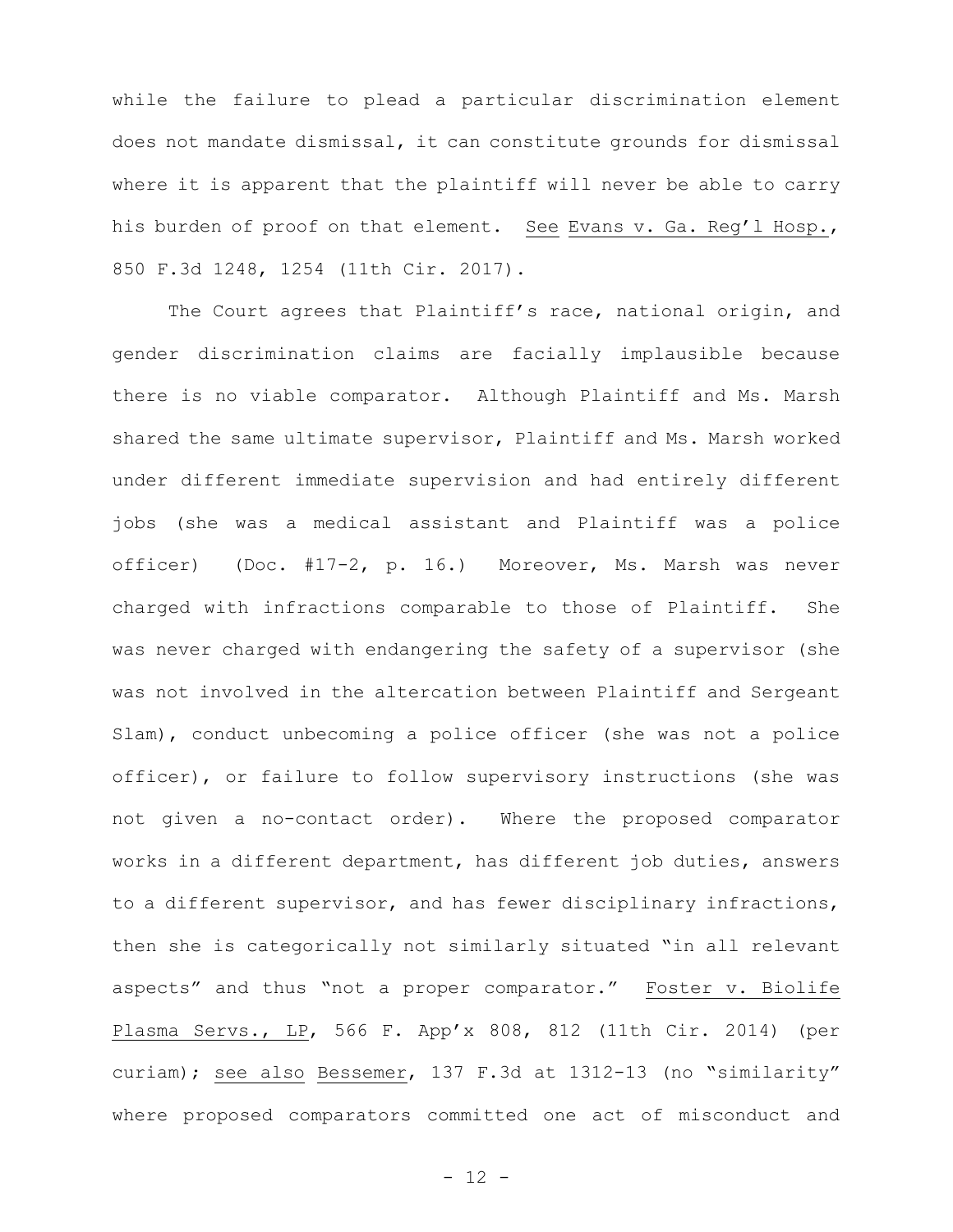plaintiff committed two); Jones v. Gerwens, 874 F.2d 1534, 1541 (11th Cir. 1989) ("Courts have held that disciplinary measures undertaken by different supervisors may not be comparable for purposes of Title VII analysis.").

There are no allegations in the Second Amended Complaint from which the Court may infer that another potential comparator exists. Accordingly, Plaintiff's race, national origin, and gender disparate treatment discrimination claims are not plausible on their face. See Bessemer, 137 F.3d at 1311 ("If [a] Plaintiff fails to identify similarly situated, nonminority employees who were treated more favorably, [his] case must fail because the burden is on [him] to establish [a] prima facie case.").

### **b) Religion**

Plaintiff's religious discrimination claim is a bit different. Plaintiff, who identifies as Protestant, alleges he "was stigmatized for allegedly committing adultery and fornication." (Doc. #17, p. 47.) In support thereof, Plaintiff cites a conversation in which Sergeant Slam stated "he was no longer interested in having theological conversations with the Plaintiff, as [they] had done in the past, because the Plaintiff was now divorced and was in sin with his relationship with Lizabeth Marsh." (Doc. #17, p. 46.) In further support of his religious discrimination claim, Plaintiff alleges that Sergeant Slam hid Plaintiff's car keys and locked Plaintiff out of his office. (Doc. #41, p. 10.)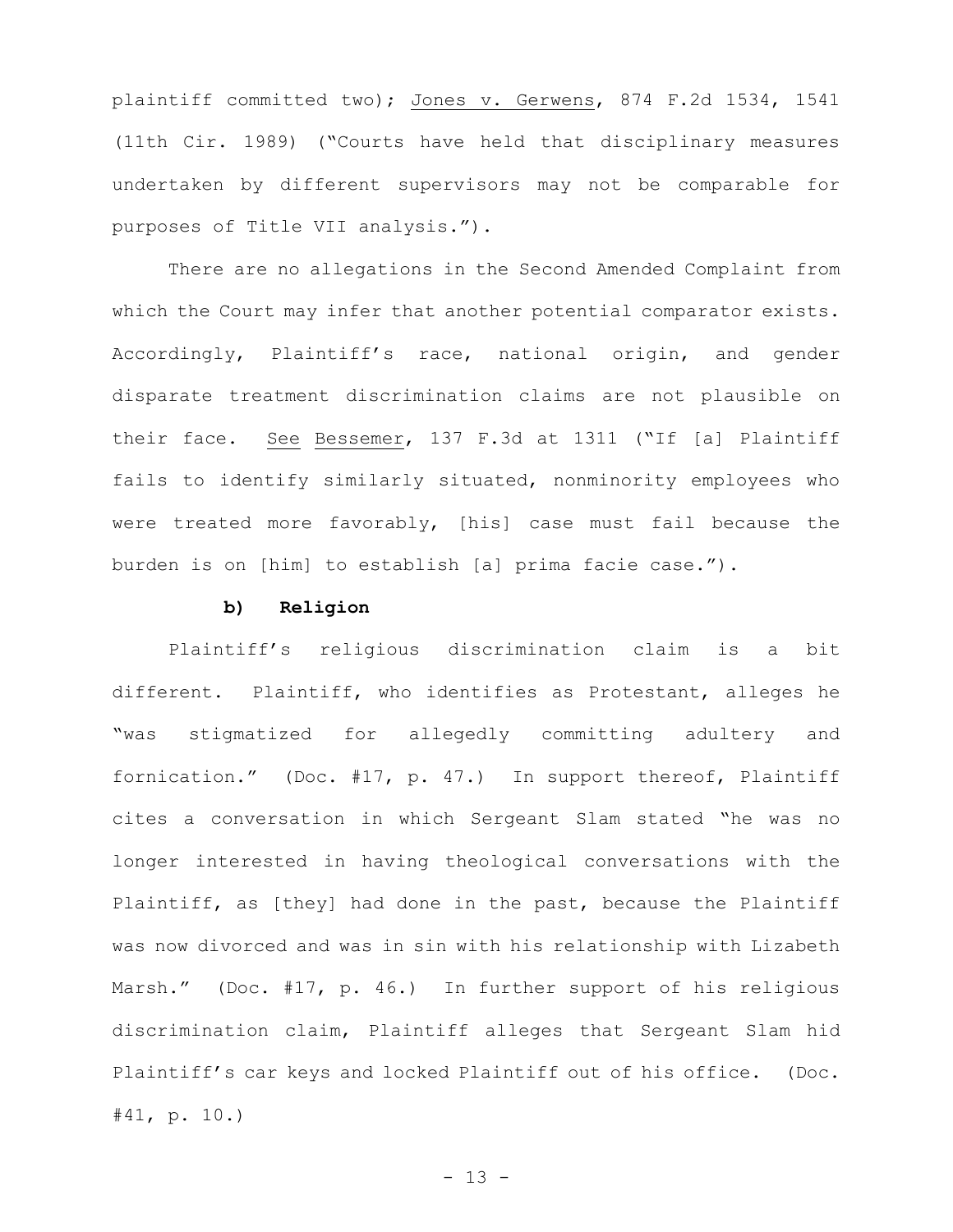Plaintiff also points to his pre-termination hearing with Director Klinker, during which she corrected Plaintiff's miscategorization of Mr. Marsh as Ms. Marsh's "ex-husband" (which he was not yet) in an "emphatic seething tone" while looking at Plaintiff with "a piercing glare . . . ." (Id.) According to Plaintiff, this illustrated her "religious concern" about his behavior, which in turn motivated her decision to fire him. (Doc. #17, pp. 45-46.)

Read liberally, Plaintiff's claim appears to be one of discrimination due to religious "nonadherence," rather than an archetypal disparate treatment claim. A religious nonadherence claim, sometimes referred to as a "reverse religious discrimination" claim, alleges that the failure to conform one's religious beliefs and/or conduct to an employer's pious expectations resulted in an adverse employment action. See, e.g., Noyes v. Kelly Servs., 488 F.3d 1163, 1168-69 (9th Cir. 2007); Shapolia v. Los Alamos Nat. Lab., 992 F.2d 1033, 1037-38 (10th Cir. 1993); cf. Young v. Sw. Sav. & Loan Ass'n, 509 F.2d 140, 141 (5th Cir. 1975) ("Congress, through Title VII, has provided the courts with a means to preserve religious diversity from forced religious conformity.").

The operative question here is whether the Second Amended Complaint pleads a facially plausible religious nonadherence claim. A plaintiff alleging religious discrimination usually must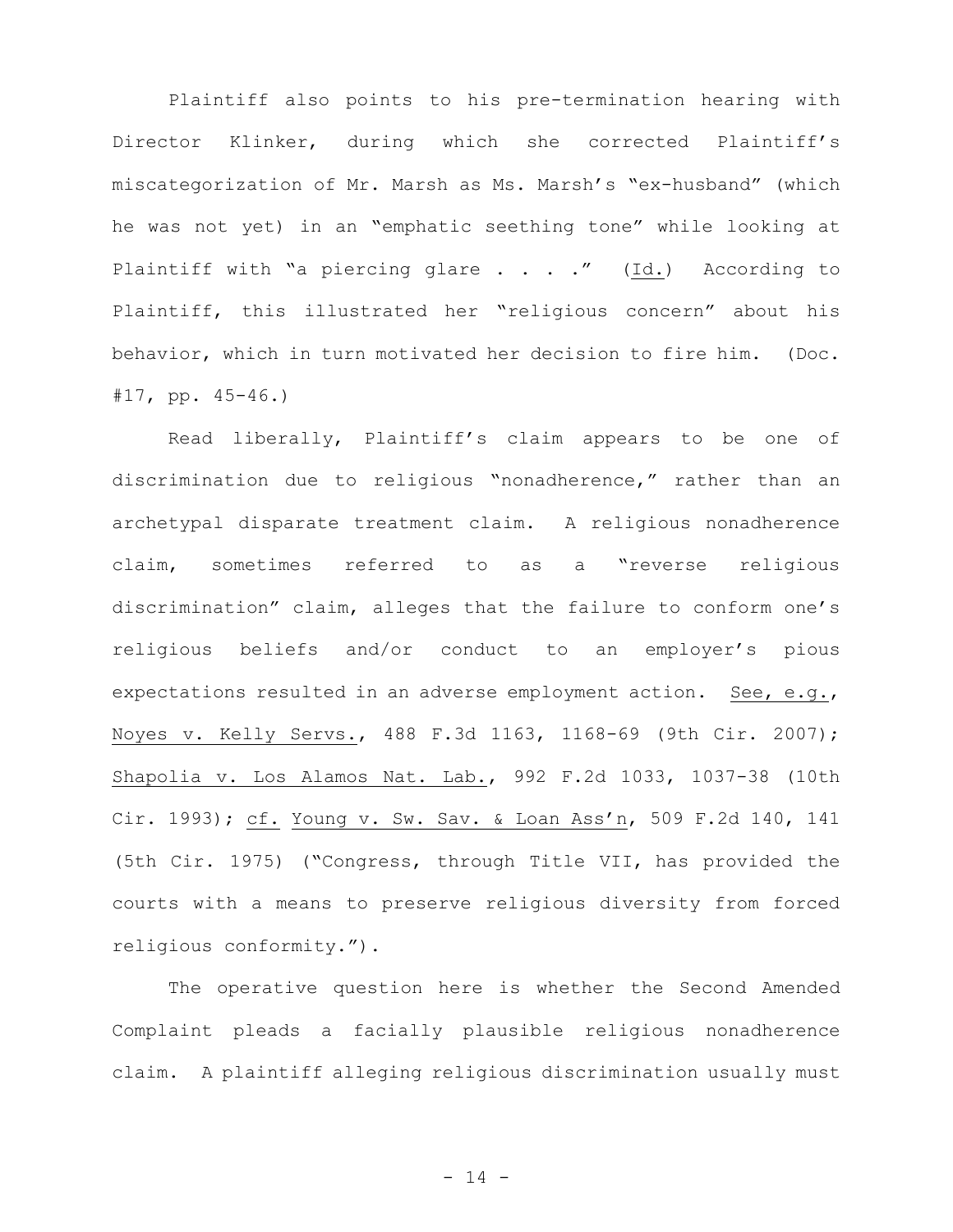establish the same multi-factor prima facie case discussed above.<sup>10</sup> Lubetsky v. Applied Card Sys., Inc., 296 F.3d 1301, 1305 (11th Cir. 2002). However, a number of Circuit Courts of Appeals have employed a more relaxed prima facie standard for nonadherence claims which does not include the "protected class" factor. Shapolia, 992 F.2d at 1038; Noyes, 488 F.3d at 1168–69. Specifically,

> in order to establish a prima facie case in actions where the plaintiff claims that he was discriminated against because he did not share certain religious beliefs held by his supervisors,  $\ldots$  the plaintiff must show (1) that he was subjected to some adverse employment action; (2) that, at the time the employment action was taken, the employee's job performance was satisfactory; and (3) some additional evidence to support the inference that the employment actions were taken because of a discriminatory motive based upon the employee's failure to hold or follow his or her employer's religious beliefs.

Shapolia, 992 F.2d at 1038; see Noyes, 488 F.3d at 1168 (finding "instructive" Shapolia's treatment of "non-adherence" religious discrimination claims); see also Venters v. City of Delphi, 123 F.3d 956, 972 (7th Cir. 1997) ("We agree with our colleagues in the Tenth Circuit that the accommodation framework on which the district court relied has no application when the employee alleges that he was fired because he did not share or follow his employer's religious beliefs." (citing Shapolia, 992 F.2d at 1038)). While

 $10$  The plaintiff must also "present . . . evidence that the decision-maker knew of his religion" or beliefs. Lubetsky, 296 F.3d at 1306.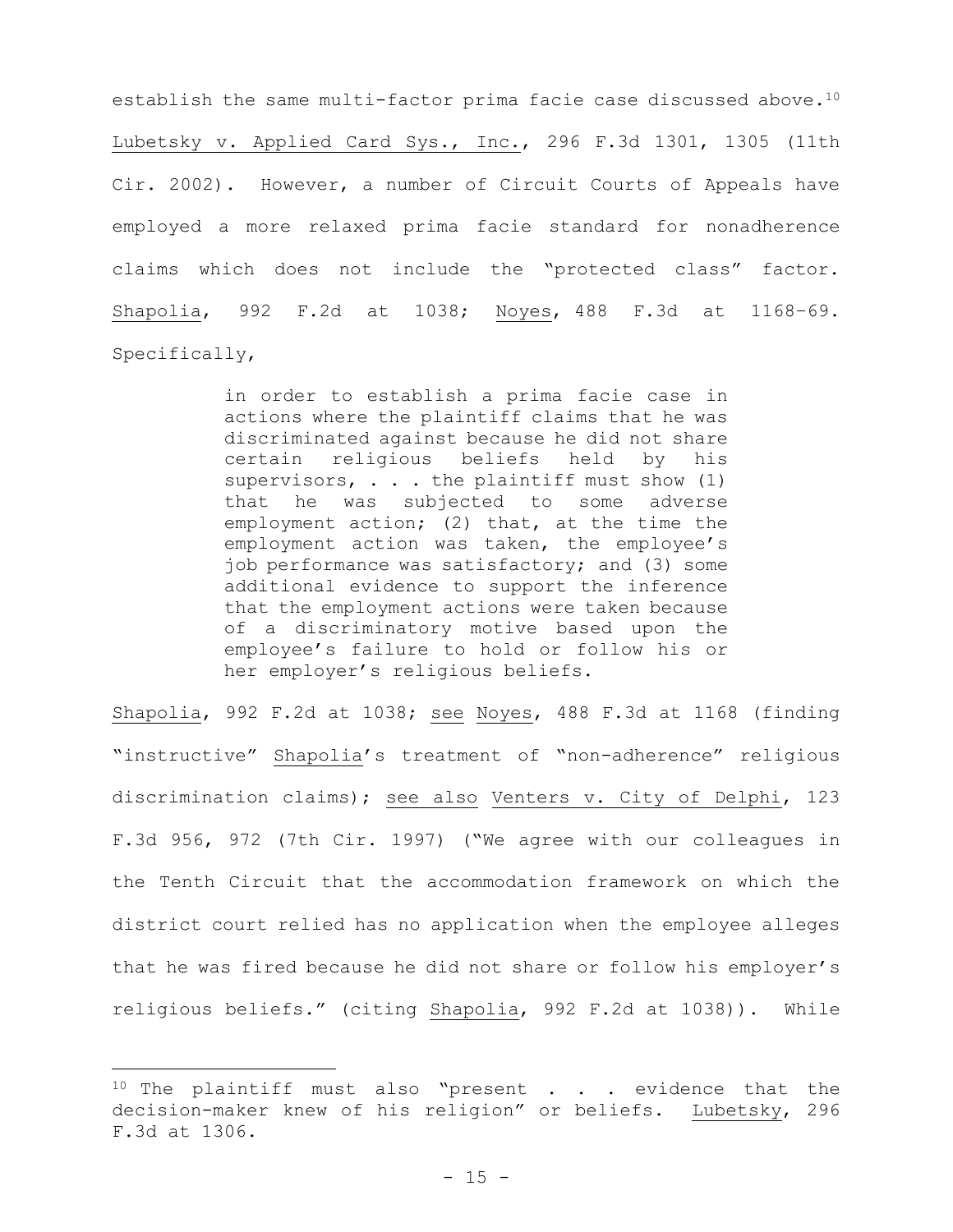the Eleventh Circuit does not appear to have expressly addressed whether a different prima facie standard applies to nonadherence religious discrimination claims, that court has "repeatedly emphasized that the requisite showings that make up a prima facie case are not meant to be rigid or inflexible" and has entertained cases in which "the evidence does not fit neatly into the classic prima facie case formula." Schoenfeld v. Babbitt, 168 F.3d 1257, 1268 (11th Cir. 1999) (citations omitted).

Ultimately, regardless of whether the Eleventh Circuit would follow the formula laid out in Shapolia or continue to apply the traditional discrimination framework, this Court must conclude that the Second Amended Complaint does not plead a plausible religious discrimination claim. First, Plaintiff has not alleged he was treated worse than a non-Protestant, and thus he has not pled a "routine" disparate treatment claim.<sup>11</sup> Second, while Plaintiff may have been upset by Sergeant Slam's refusal to continue engaging in theological conversations, that refusal unquestionably does not constitute an "adverse employment action" - that is, "a *serious and material* change in the terms, conditions, or privileges of employment." Davis v. Town of Lake Park, 245 F.3d 1232, 1239 (11th Cir. 2001) ("[T]he employee's subjective view of the significance and adversity of the employer's action is not controlling; the employment action must be materially adverse

<sup>&</sup>lt;sup>11</sup> The Second Amended Complaint contains no mention of Ms. Marsh's religion, if any.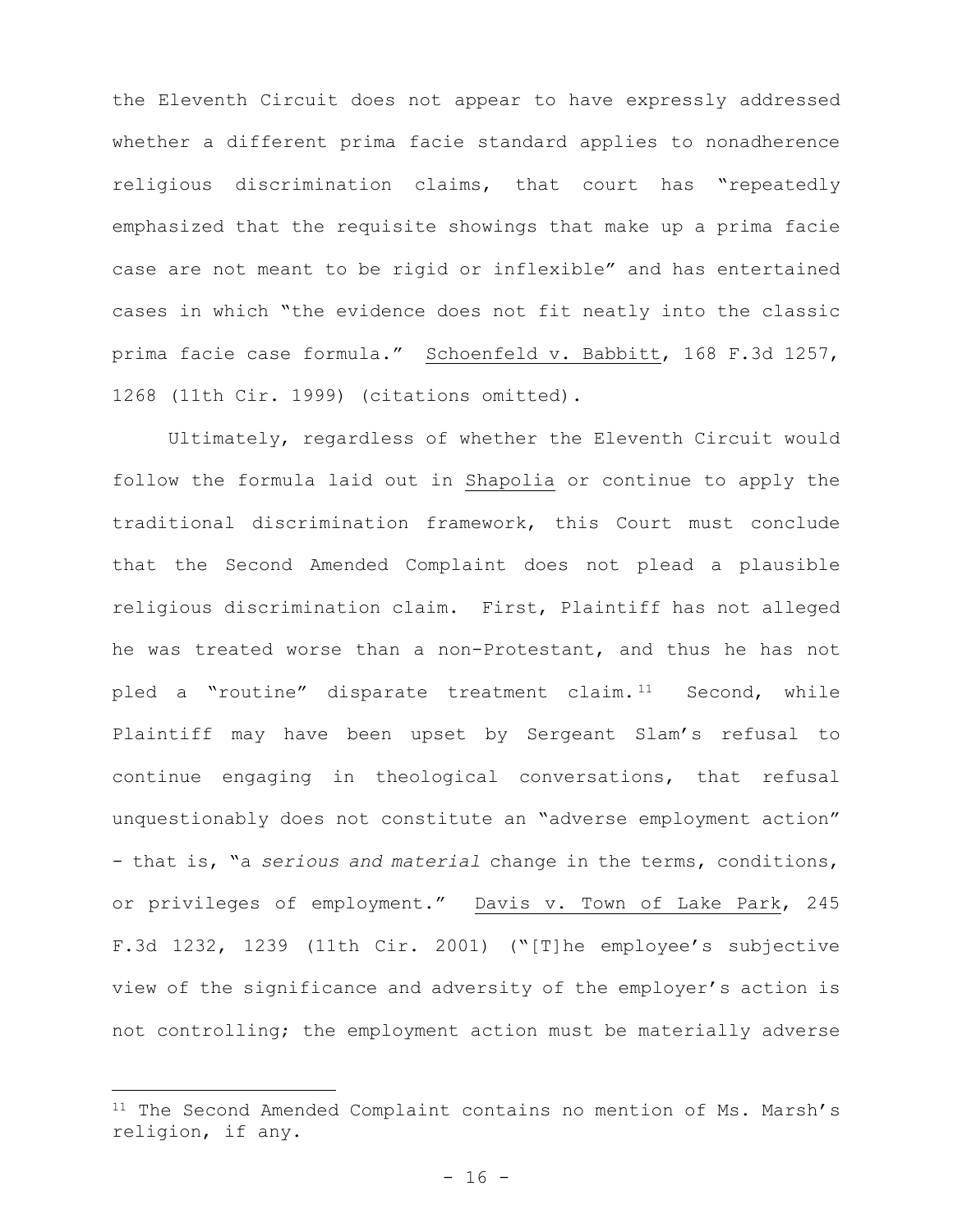as viewed by a reasonable person in the circumstances."). Moreover, Sergeant Slam's alleged hiding of Plaintiff's keys and locking Plaintiff out of his office is insufficient to support an inference that Sergeant Slam's actions "were taken because of a discriminatory motive" based upon Plaintiff's nonadherence. Shapolia, 992 F.2d at 1038.

Finally, while Director Klinker's termination of Plaintiff's employment with the VA was, undeniably, an adverse employment action, Burlington Indus., Inc. v. Ellerth, 524 U.S. 742, 761, (1998), her "piercing glare" and the "emphatic seething tone" she allegedly used when discussing the Marshes' marital status is insufficient to permit an inference that she fired Plaintiff because he did not hold or adhere to her religious beliefs.

# **2) Hostile Work Environment – Religious Harassment**

Plaintiff also attempts to assert a Title VII hostile work environment claim based on religious harassment. "A hostile work environment claim under Title VII is established upon proof that 'the workplace is permeated with discriminatory intimidation, ridicule, and insult, that is sufficiently severe or pervasive to alter the conditions of the victim's employment and create an abusive working environment.'" Miller v. Kenworth of Dothan, Inc., 277 F.3d 1269, 1275 (11th Cir. 2002) (quoting Harris v. Forklift Systems, Inc., 510 U.S. 17, 21 (1993)). "[I]solated incidents (unless extremely serious) will not amount to discriminatory changes in the 'terms and conditions of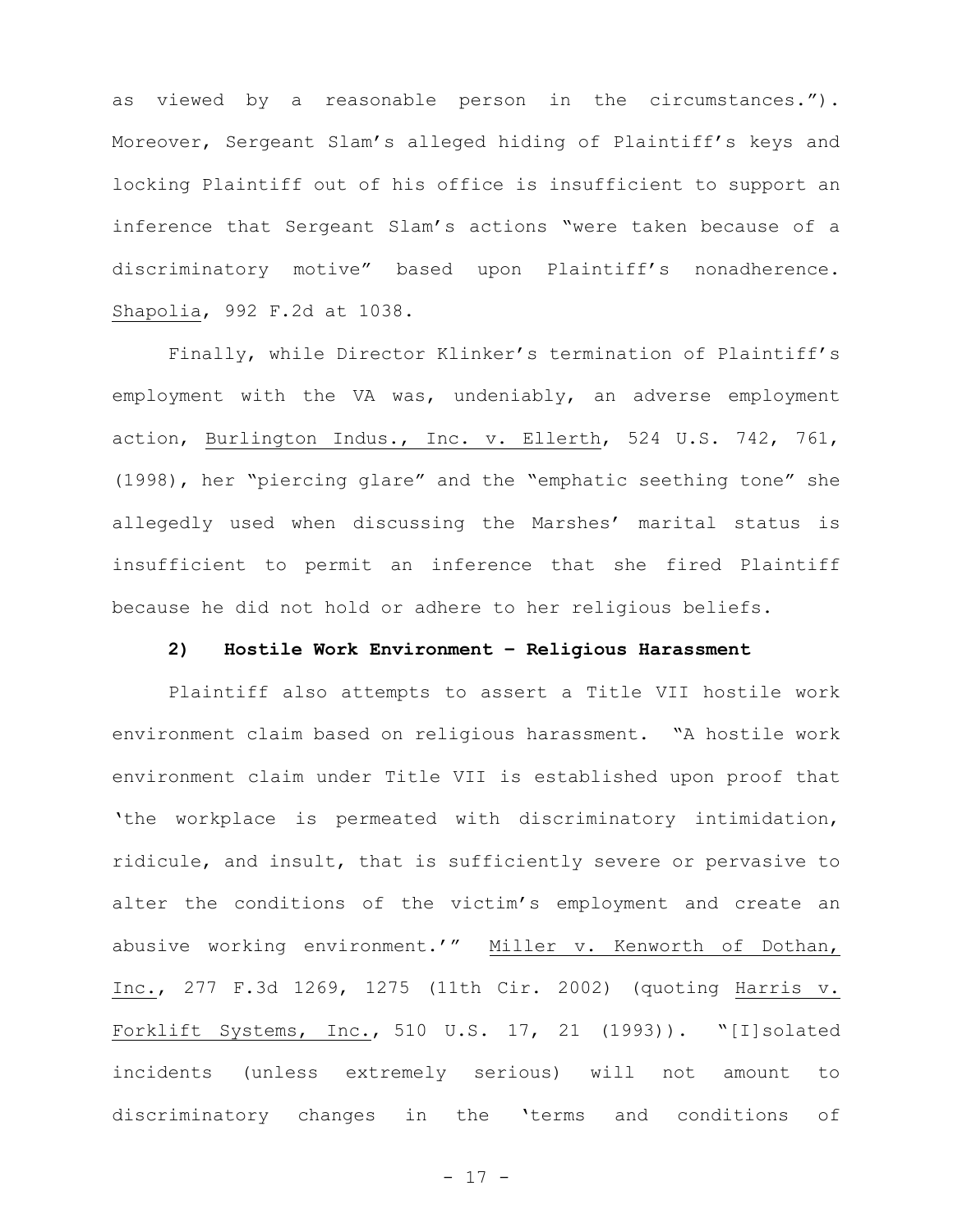employment.'" Faragher v. City of Boca Raton, 524 U.S. 775, 788 (1998). Moreover, a "[plaintiff] cannot make actionable ordinary workplace tribulations by turning a 'personal feud' between [him]self and a coworker into a Title VII religiously hostile work environment claim." Alhallaq v. Radha Soami Trading, LLC, 484 F. App'x 293, 296 (11th Cir. 2012) (per curiam).

Even reading the Second Amended Complaint liberally, the Court can find only one factual allegation<sup>12</sup> supporting Plaintiff's hostile work environment claim: Sergeant Slam's aforementioned refusal to discuss religion with Plaintiff because Plaintiff was divorced and living "in sin." (Doc. #17, p. 45.) Again, while this singular incident may have truly offended Plaintiff, it is not sufficient to allege a facially plausible hostile work environment claim based on religious harassment.<sup>13</sup> See Alhallaq, 484 F. App'x at 296 (affirming dismissal of religious harassment claim brought by Muslim plaintiff who was subjected to constant Christian gospel music, called "dirty," and told to "burn in Hell,"

<sup>12</sup> In support of his hostile work environment claim, Plaintiff also asserts that he was forced to undergo investigation, "thwarted from contacting the EEOC, wrongfully accused of meeting with [his] girlfriend outside breaks and lunches, [and] was told by Detective Tim Torain he would never wear a police badge again." (Doc. #41, p. 11.) Plaintiff, however, alleges no facts plausibly indicating that any of these events were religiously motivated.

<sup>13</sup> Plaintiff asserts that the "Hostile Work Environment was not only based on Religious Harassment but Law Enforcement Harassment due to race, color, sex, and national origin." (Doc. #41, p. 11.) However, Plaintiff alleges no facts substantiating a hostile work environment claim on the basis of Plaintiff's race, gender, or national origin.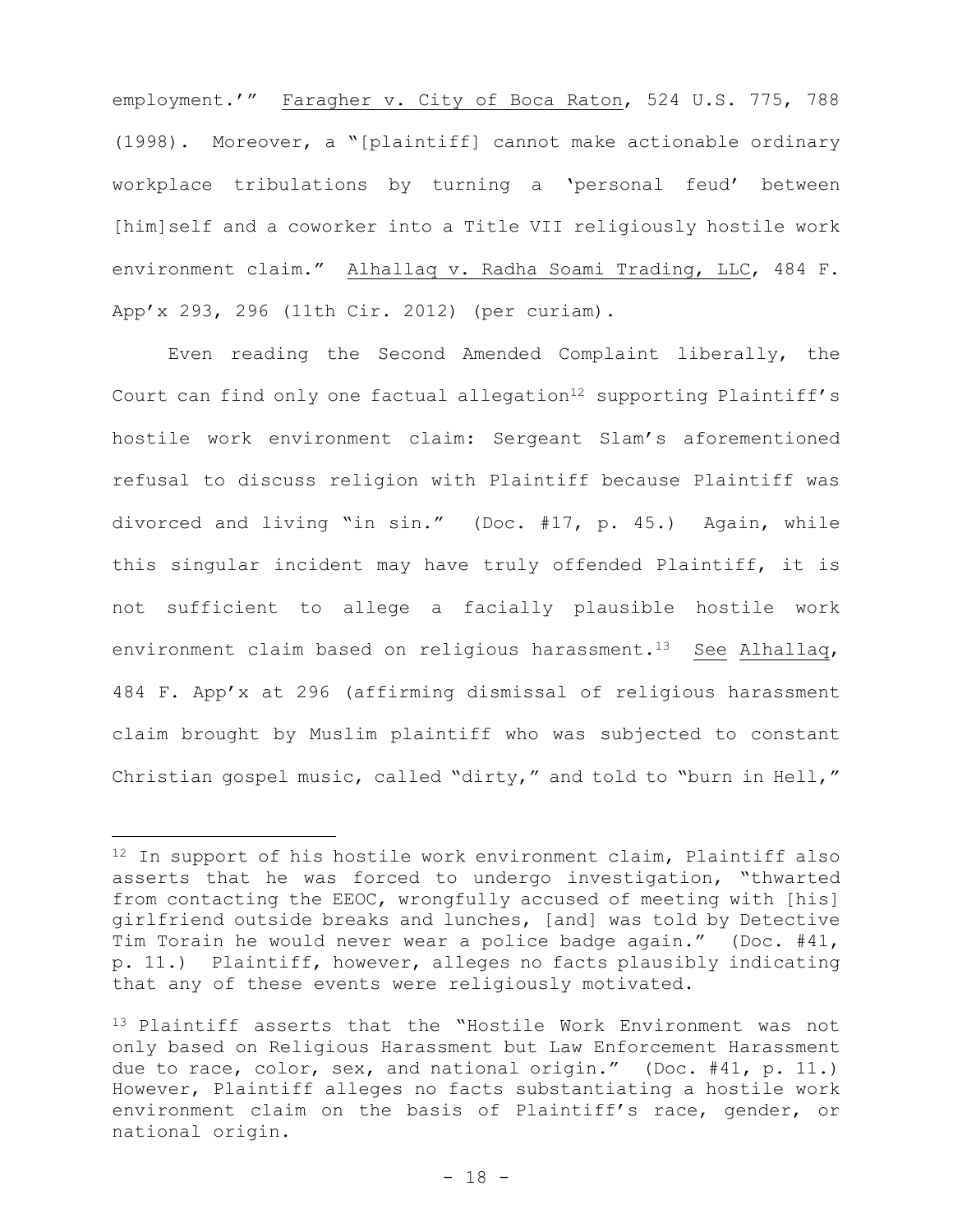since such conduct – "albeit rude and insensitive" – was not "sufficiently severe or pervasive"). Indeed, Sergeant Slam's decision to not discuss religion with Plaintiff seems the very opposite of religious harassment.

## **1) Retaliation**

Lastly, Plaintiff asserts that a "culture of retaliation" developed after he sought informal counseling with the EEOC on June 15, 2012. (Doc. #17, p. 19.) To establish a prima facie case of retaliation under Title VII, "a plaintiff must prove that he engaged in statutorily protected activity, he suffered a materially adverse action, and there was some causal relation between the two events." Goldsmith v. Bagby Elevator Co., 513 F.3d 1261, 1277 (11th Cir. 2008) (citing Burlington N. & Santa Fe Ry. Co. v. White, 548 U.S. 53 (2006)). Unsurprisingly, "[t]he filing of an EEOC claim is a 'statutorily protected activity.'" Burgos v. Napolitano, 330 F. App'x 187, 189 (11th Cir. 2009) (per curiam) (quoting Goldsmith, 513 F.3d at 1277)).

Defendant argues that Plaintiff cannot establish the requisite causal link between his protected activity and the adverse action because (1) the investigation resulting in Plaintiff's termination began in April 2012, at least two months *before* Plaintiff ever contacted the EEOC, and (2) Plaintiff was fired on October 19, 2012 - more than four months after he contacted the EEOC. The Court agrees.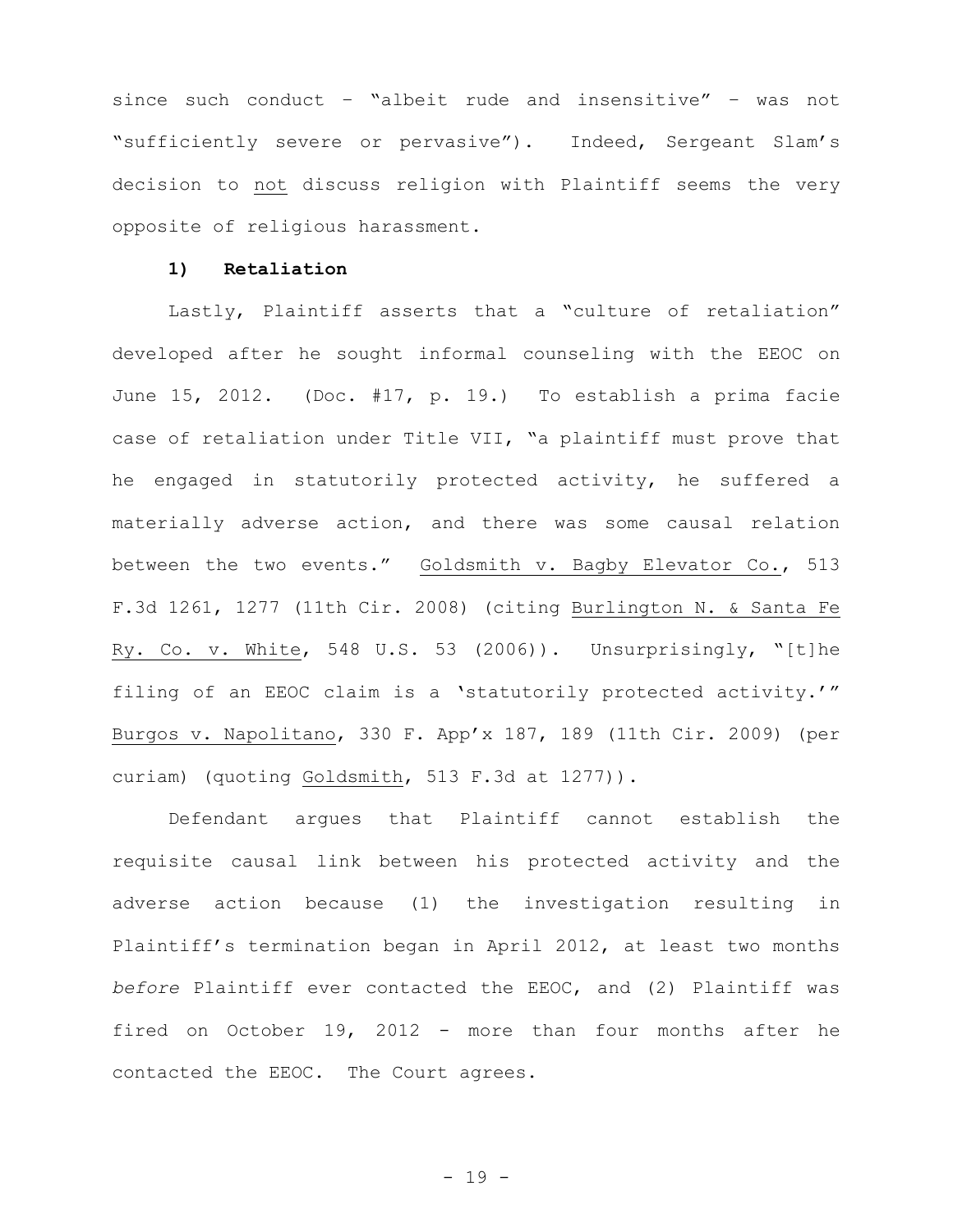Where "temporal proximity" is the only evidence of a "causal relation" offered, that proximity must be "very close" to allow an inference of causation. Clark Cty. Sch. Dist. v. Breeden, 532 U.S. 268, 273 (2001) (citations omitted); Grier v. Snow, 206 F. App'x 866, 869 (11th Cir. 2006) (per curiam). Four months - even three months - is unquestionably too long. E.g., Breeden, 532 U.S. at 273; Thomas v. Cooper Lighting, Inc., 506 F.3d 1361, 1364 (11th Cir. 2007). Importantly, however, the proximity clock begins to run not on the date the plaintiff engages in protected activity, but on the date the decision-maker gains "knowledge of [that] protected activity." Breeden, 532 U.S. at 273; see also Smith v. City of Fort Pierce, Fla., 565 F. App'x 774, 778 (11th Cir. 2014) (per curiam) ("A plaintiff establishes a causal connection by showing that the relevant decision-maker was 'aware of the protected conduct, and that the protected activity and the adverse actions were not wholly unrelated.'" (quoting Shannon v. Bellsouth Telecomm., Inc., 292 F.3d 712, 716 (11th Cir. 2002))).

The Second Amended Complaint - like the Amended Complaint is unclear as to when Director Klinker first learned that Plaintiff had filed an EEO complaint.<sup>14</sup> In the end, that fact does not matter. Even if she found out shortly before she decided to sustain the charges and terminate Plaintiff's employment with the

<sup>14</sup> Plaintiff asserts that Director Klinker learned that he filed an EEO complaint in June of 2012, yet provides a quote in which Director Klinker states she "do[es] not recall." (Doc. #41, p. 15.)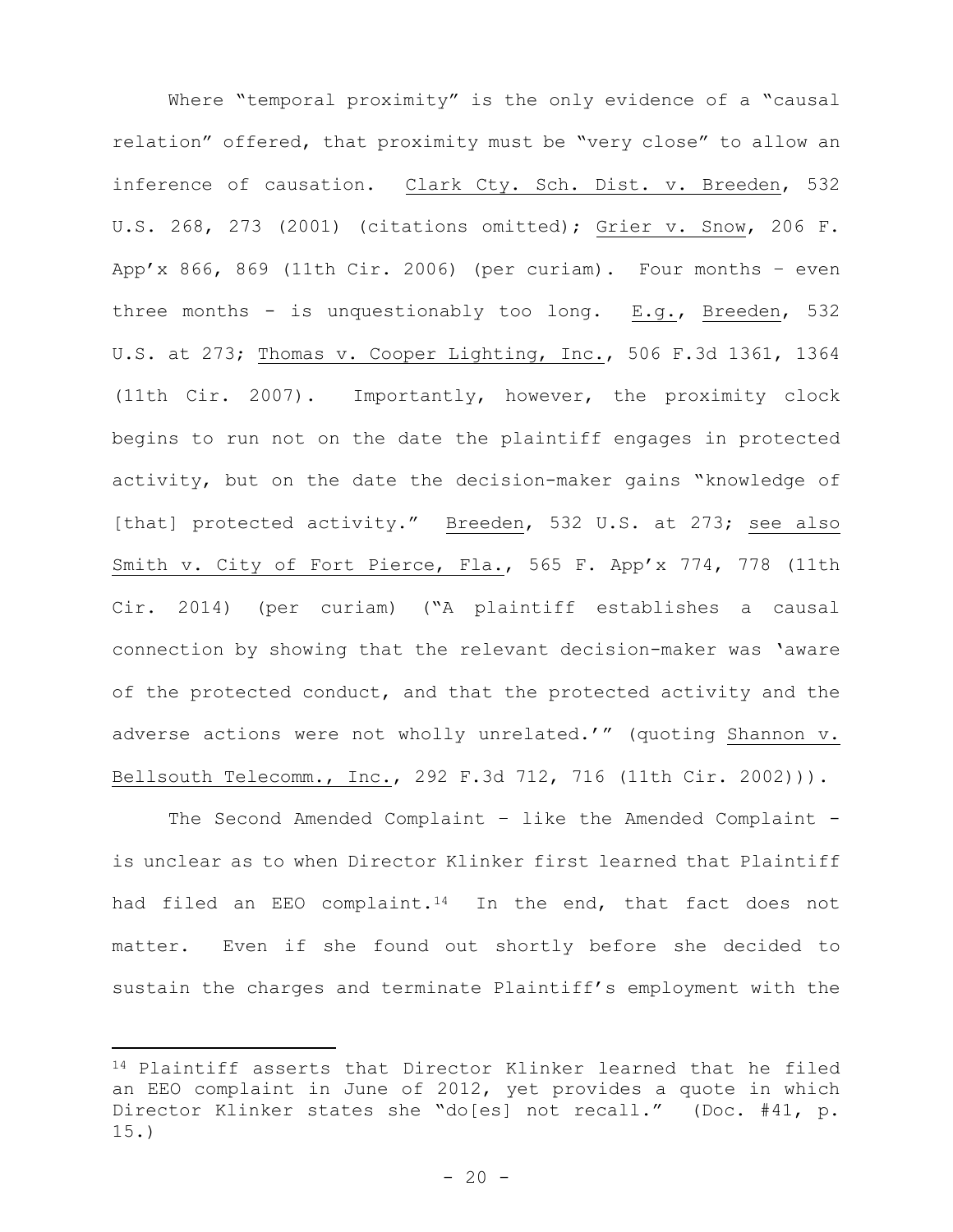VA, those charges had indisputably already been levied against Plaintiff and his removal proposed.<sup>15</sup> In other words, in deciding to fire Plaintiff, Director Klinker was merely "proceeding along lines previously contemplated." Breeden, 532 U.S. at 1511. That fact negates any possibility of causality based on temporal proximity. Id.; see also Smith, 565 F. App'x at 779 (no retaliatory causation where employer "had already contemplated disciplining [plaintiff] before she filed her Charge"). Since the Second Amended Complaint contains no other facts from which the Court may plausibly infer causation, Plaintiff's retaliation claim is dismissed.

 In its previous Opinion and Order (Doc. #38), the Court detailed the Amended Complaint's deficiencies and provided Plaintiff with specific instructions on how to comply with the Federal Rules. However, Plaintiff has failed to resolve those deficiencies and has again filed an insufficient pleading. The Court will afford Plaintiff **one** last opportunity to file a **concise** Third Amended Complaint that fixes the pleading deficiencies discussed herein; no further amendments will be permitted.

The Court again **strongly** encourages Plaintiff to consult the "Proceeding Without a Lawyer" resources provided at the following website: http://www.flmd.uscourts.gov/pro\_se/default.htm. This site

<sup>&</sup>lt;sup>15</sup> The September 19, 2012 Proposed Removal Letter, which was attached to Plaintiff's Amended Complaint (Doc. #17-4, pp. 4-8), was issued more than three months after Plaintiff sought EEOC counseling, thus falling outside the causation proximity window.